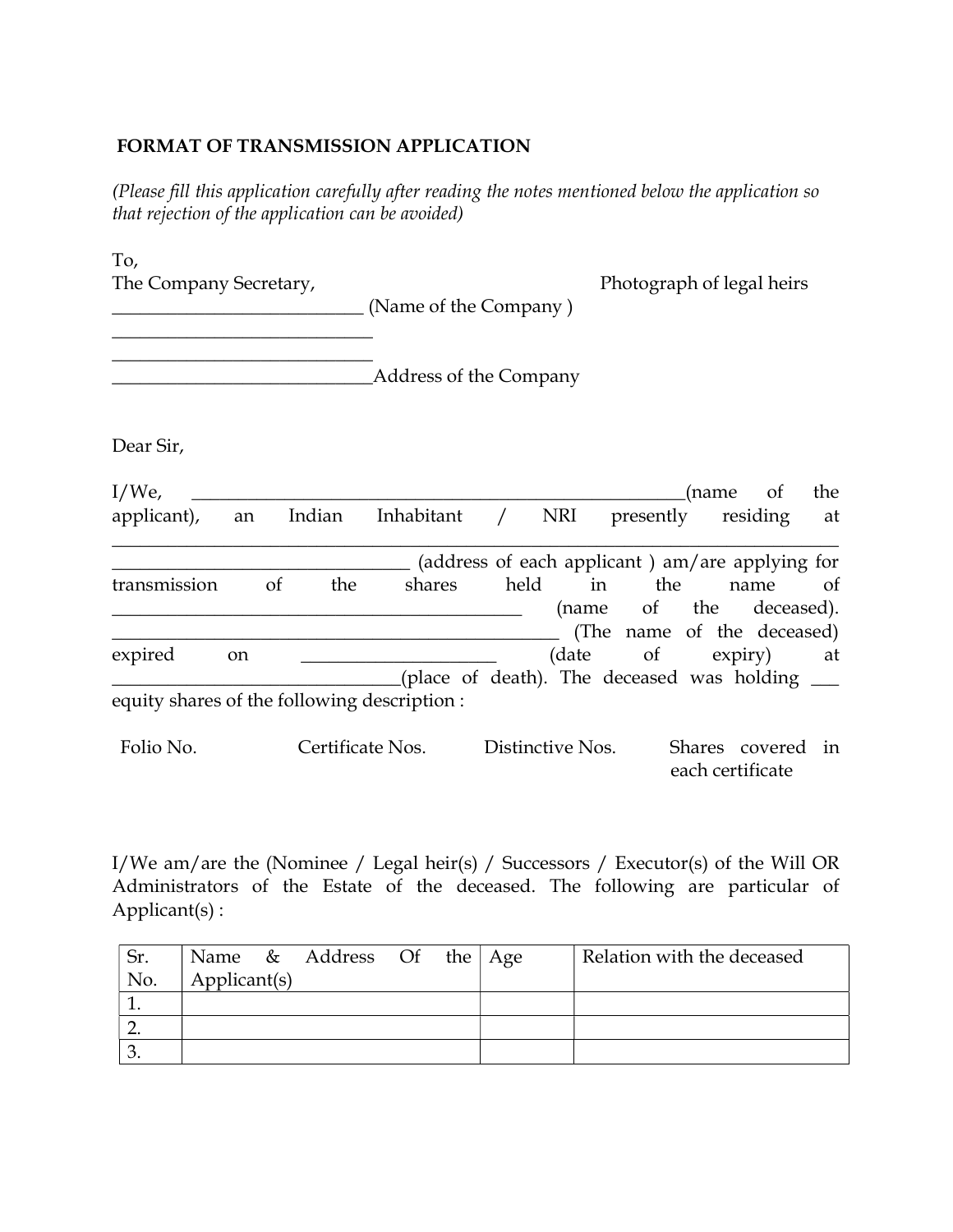\*The Hon'ble Court has granted me/us Probate of the Will / Letters of Administration / Succession Certificate on the (date of the order).

OR

In the absence of probate of the will / letters of administration / succession certificate, I/we are furnishing indemnity bond and affidavit thereof for transmission.

Note :- \* is not applicable to nominee My/Our specimen signature(s) is/are as below:

[Signature of the Applicant(s)]

I/We hereby submit the following documents to support my/our claim for transmission of shares held by the deceased:

- 1. Original Share Certificates for the entire holding.
- 2. Death certificate of the deceased in original / Attested.
- 3. Duly attested / Notarised photocopy of Court certified copy of the Probate of the Will / Succession Certificate
- 4. Indemnity Bond duly attested on Non-Judicial Stamp Paper (NJS) of Rs.200/-
- 5. Affidavit on NJS of Rs.100/- (Maharashtra Resident) and Rs. 20 (out of Maharashtra Resident) duly affirmed by S.E.O or Notary Public
- 6. No Objection Certificate from each legal heirs.
- 7. Proof of my/our identification

I/We hereby request you to transmit the shares covered under Folio No. \_\_\_\_\_\_\_\_\_ standing in the name of the deceased in my/our name and enter my/our name(s) in the Register of Members of the Company.

Date : Signature of the Applicant(s)

1. 2. 3.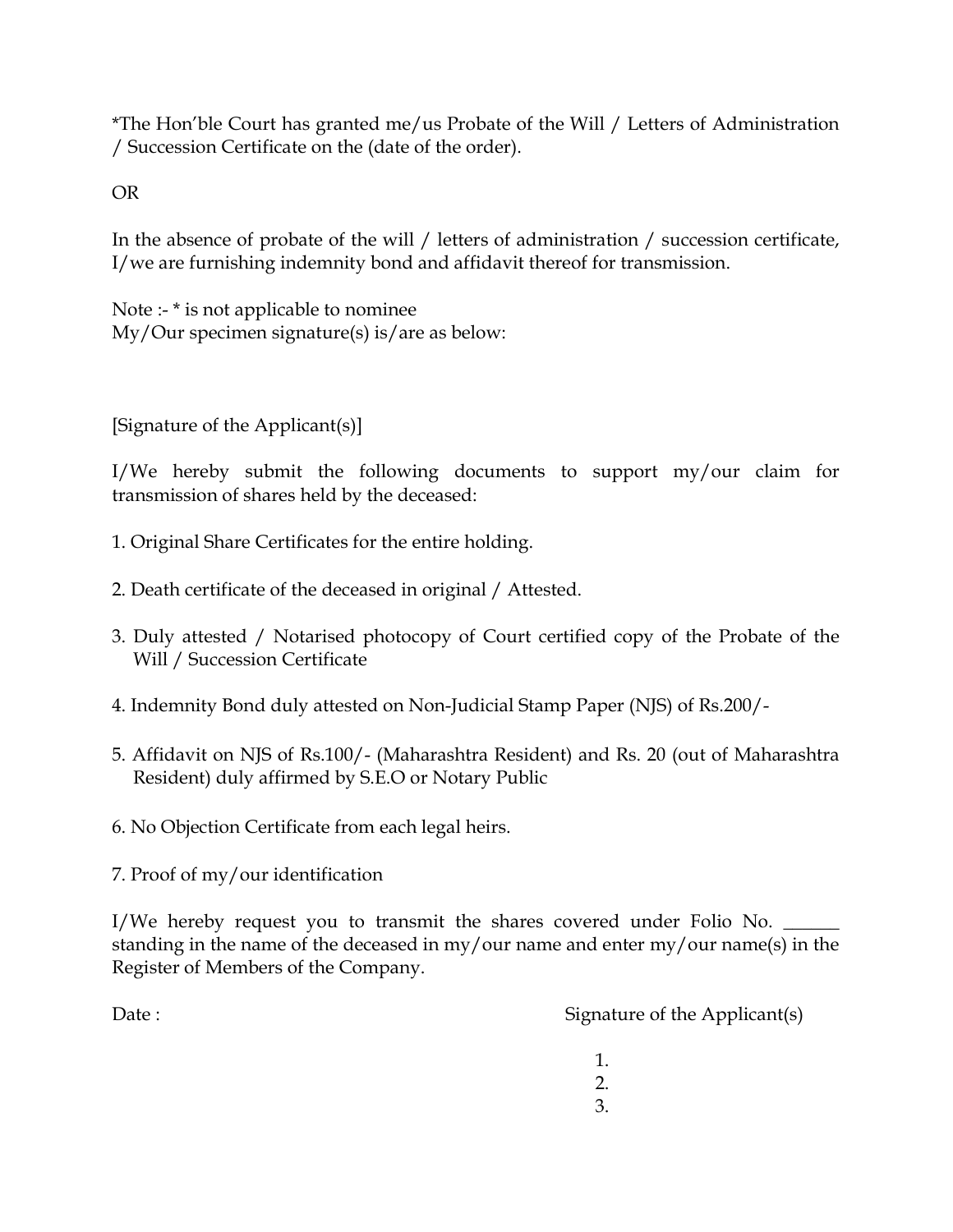| Name and address of the witness | Signature of the witness |
|---------------------------------|--------------------------|
|                                 |                          |
|                                 |                          |
|                                 |                          |

NOTES:

- 1. The Application should be typed.
- 2. Shares can be transmitted to the maximum of three legal heirs only.
- 3. Please fill up the details as per the documents you are annexing. Please do not just type this format as it is.
- 4. If the applicant is/are illiterate, his/her/their thumb impression must be attested by a Magistrate or Notary Public under the seal of his office.
- 5. The Applicants should fill this form in the order in which their names should appear in the certificate.
- 6. The Death Certificate of the deceased shareholder, if not annexed in original should be duly attested either by S.E.O. or any Gazetted Officer
- 7. N.O.C. should be in affidavit or declaration form duly affirmed by the S.E.M or Notary Public. N.O.C. should be given by each legal heir individually.
- 8. Proof of identification and Signature attestation has to be provided for each applicant separately.
- 9. Applicant is required to provide PAN card & proof of identification such as Election Card, Driving License, Passport, Electricity Bill, Telephone Bill, etc. duly attested by S.E.O or Notary Public as the proof of identification of yours.
- 10. Please furnish us with a letter from the Bank Manager of the bank where you have an account, identifying you and verifying your signature alongwith your account details for signature attestation.
- 11. Please do not furnish mere photo copies of the documents requested.
- 12. Please annex all the documents as required along with application to avoid delay in transmission process.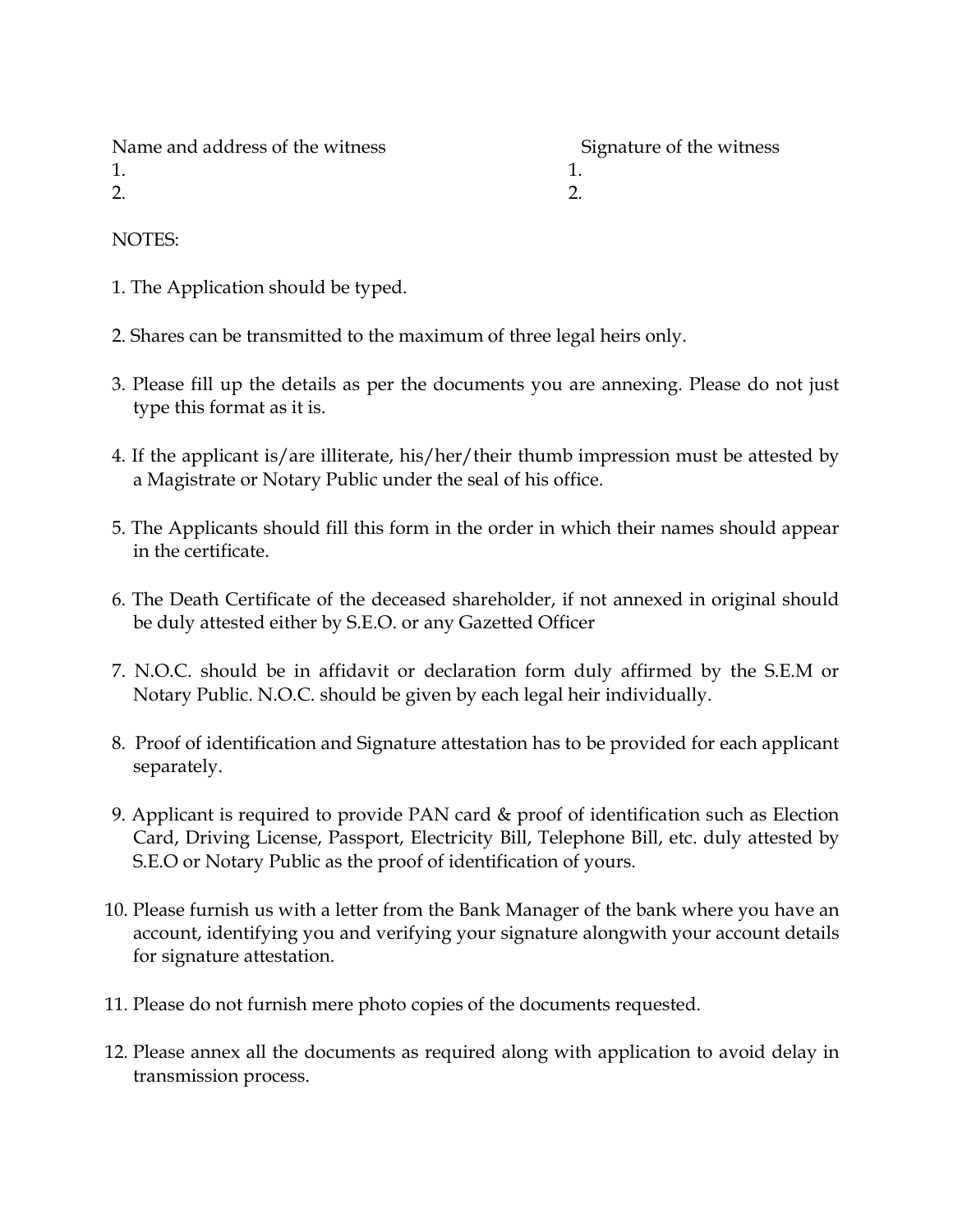# FORMAT OF INDEMNITY BOND FOR TRANSMISSION OF SHARES WITHOUT PRODUCING PROBATE / SUCCESSION CERTIFICATE / LETTERS OF ADMINISTRATION

(Please type this indemnity bond after carefully reading the notes mentioned below the format)

To, The Company Secretary,

 $\overline{\phantom{a}}$  , where  $\overline{\phantom{a}}$  , where  $\overline{\phantom{a}}$  , where  $\overline{\phantom{a}}$  , where  $\overline{\phantom{a}}$ 

 $\begin{array}{ccc} \hline \end{array}$  (Name of the Company )

 $\overline{\phantom{a}}$  , where  $\overline{\phantom{a}}$  , where  $\overline{\phantom{a}}$  , where  $\overline{\phantom{a}}$  , where  $\overline{\phantom{a}}$  , where  $\overline{\phantom{a}}$ \_\_\_\_\_\_\_\_\_\_\_\_\_\_\_\_\_\_\_\_\_\_\_\_\_\_\_\_\_\_\_\_\_\_\_\_ (Address of the Company)

#### WHEREAS

\_\_\_\_\_\_\_ (Number of shares) Equity shares bearing Distinctive numbers from \_\_\_\_\_\_\_\_ to \_\_\_\_\_\_\_ of the face value of Rs.\_\_\_/- each and on which Rs.\_\_\_/- per share is paid comprised in the Share Certificate No(s). \_\_\_\_\_\_\_\_\_ of (name of the company) having its registered office at (address of the company) are standing in the name of Late Shri./Smt. (name of the deceased) in the Register of Members of the (name of the company). The deceased was holding \_\_\_\_\_\_ shares of the following description:

Folio No. Certificate Nos. Distinctive Nos. Shares covered in each certificate

### WHEREAS:

Shri./Smt. (name of the deceased) expired on (date of death) leaving behind him/her the following heirs :

| Sr. | Name & Address Of the legal heir | Age | Relationship with the deceased |
|-----|----------------------------------|-----|--------------------------------|
| No. |                                  |     |                                |
|     |                                  |     |                                |
|     |                                  |     |                                |
|     |                                  |     |                                |

#### AND WHEREAS :

The above mentioned shares were separate and self acquired property of the deceased. According to the law of Intestate Succession applicable to him/her by which he/she was governed at the time of his/her death, the person(s) mentioned herein above is/are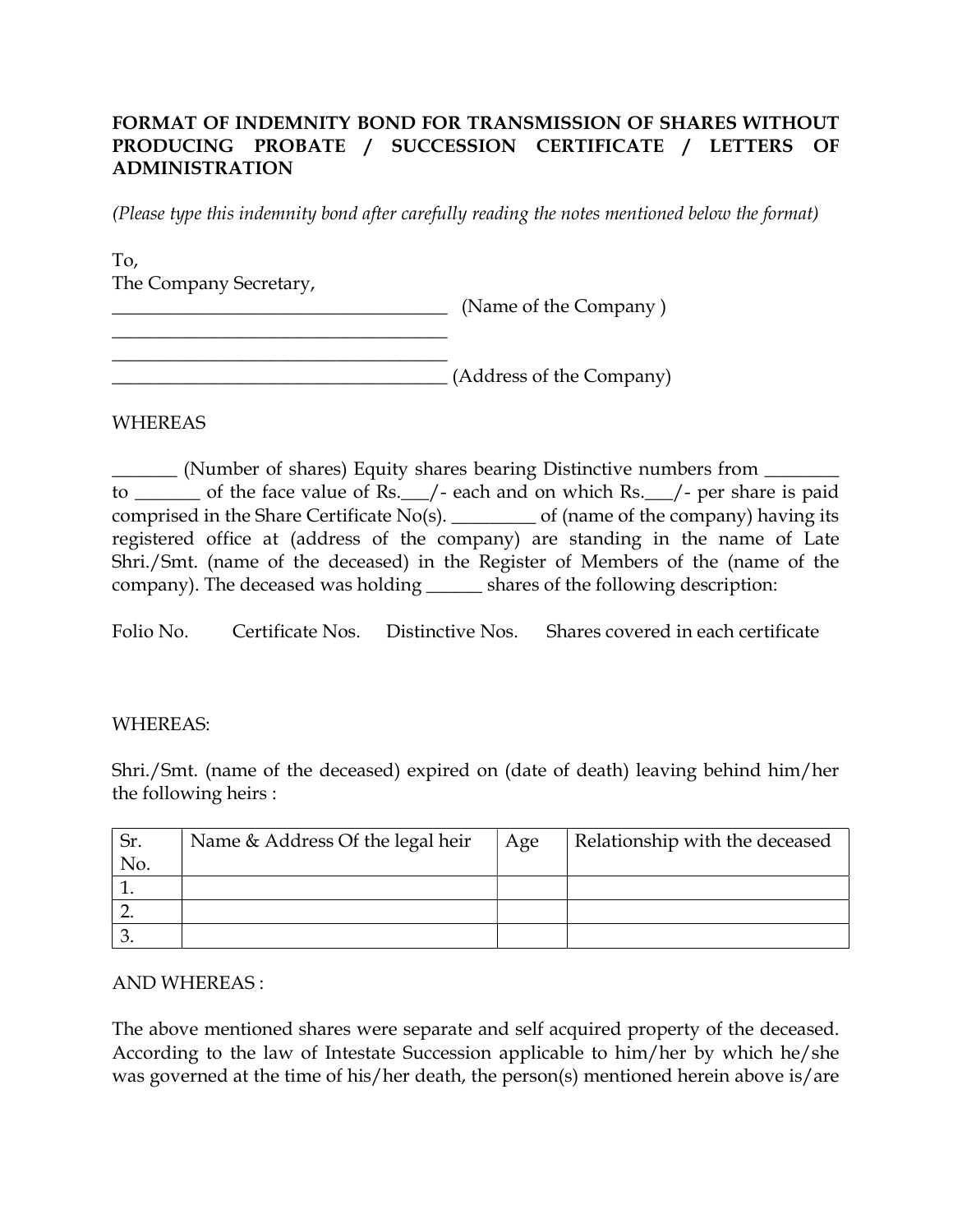the only heir(s) of the deceased. He/She/They is/are entitled to inherit solely/jointly the aforesaid shares covered under Folio No. \_\_\_\_\_\_\_\_\_\_ held by the deceased.

## NOW THEREFORE :

 $I/We$ ,  $\frac{I/We}{I/W}$  (name of the applicant(s) aged \_\_\_ years, an Indian Inhabitant / NRI presently residing at (address of the applicant/s) approach the Company to transmit the shares covered under Folio No. \_\_\_\_\_\_\_ and bearing Certificate No(s). \_\_\_\_\_\_\_\_\_\_\_ held by the deceased in my/our favour and enter my/our name(s) in the Register of Members of the Company without production of Probate of the Will / Letters of Administration or Succession Certificate from the Court of competent jurisdiction. In consideration of the Company having agreed to transmit and register the aforesaid shares in my/our name on my/our executing a bond in favour of the Company.

Upon the Company transmitting and registering the shares held by the deceased, I/We the undersigned applicant(s) hereunder for myself/ourselves, my/our heirs, executors, administrators and assigns do hereby jointly and severally covenant with the Company, its successors and assigns and agree and undertake at all times save, defend and to indemnify and keep indemnified the Company, its successors and assigns its estate and effects, and its directors, manager, secretary and shareholders and their heirs, executors and assigns from and against all actions, suits, proceedings, accounts, claims and demands whatsoever for or on account of the said shares or dividends or any part thereof or otherwise in connection with the same, and from and against all losses, costs, claims, actions, demands, risks, charges, expenses, damages and losses arising in any manner howsoever.

IN WITNESS WHEREOF I/We, the applicant(s) herein has/have signed and set  $\text{my}/\text{our hands on this}$  day of \_\_\_\_\_\_\_\_\_\_\_\_\_\_ 20\_\_\_.

| Name and address of the Applicant(s) | Signature of the Applicant(s) |
|--------------------------------------|-------------------------------|
|                                      |                               |
|                                      |                               |
|                                      |                               |

| Name and address of Witness | <b>Signature of the Witness</b> |
|-----------------------------|---------------------------------|
|                             |                                 |
|                             |                                 |
|                             |                                 |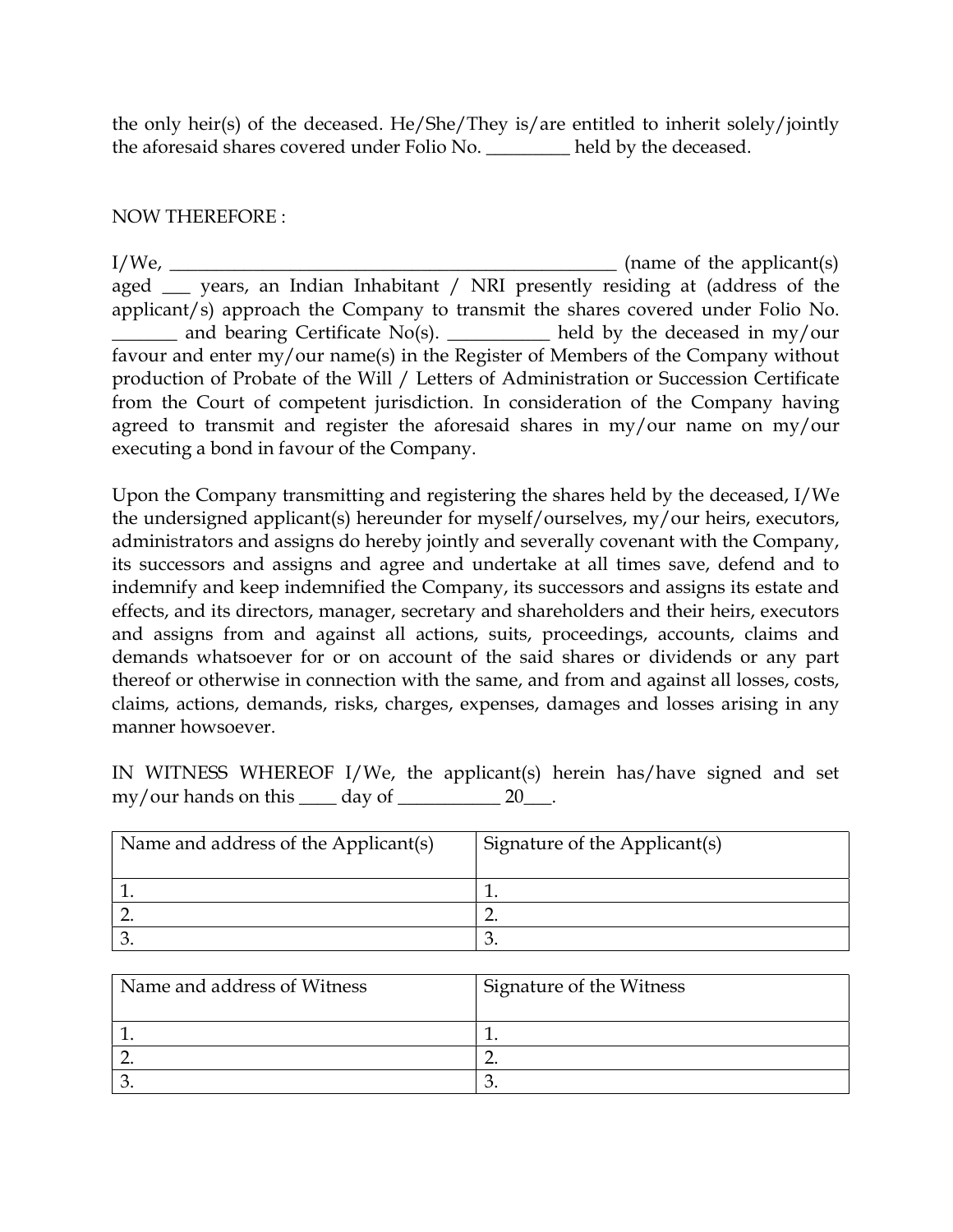Place: Date:

### **SURETY**

We, \_\_\_\_\_\_\_\_\_\_\_\_\_\_\_\_\_\_\_\_\_\_\_\_\_\_\_\_\_\_\_\_\_\_\_\_\_\_\_\_\_\_\_ (name of the surety No.1) aged \_\_\_ years, an Indian Inhabitant / NRI presently residing at (residential address of Surety No.1) and having business address at (official address of Surety No.1), having PAN No. \_\_\_\_\_\_\_\_\_\_\_\_\_\_

and

(name of the surety  $No.2$ ) aged \_\_\_ years, an Indian Inhabitant / NRI presently residing at (residential address of Surety No.2) and having business address at (official address of Surety No.2), having PAN No.

The undersigned, certify that the above facts are true to the best of our knowledge. We bind ourselves sureties to make good all claims, charges, costs, damages, demands, expenses and losses which the Company, its successors and assigns its estate and effects and its directors, manager, secretary and shareholders may sustain, incur or be liable for in consequence of complying with the request contained above and the Company, its successors, assigns, directors, manager, secretary and shareholders will be entitled to realise all claims, charges, costs, damages, demands, expenses and losses from our persons and our properties, as the case may be.

Place :

Date:

| Name and Address of the Surety  | Signature of the Surety  |
|---------------------------------|--------------------------|
| 1.<br>2.                        | 1.<br>2.                 |
| Name and Address of the Witness | Signature of the Witness |
| 1.<br>$\overline{2}$ .          | 1.                       |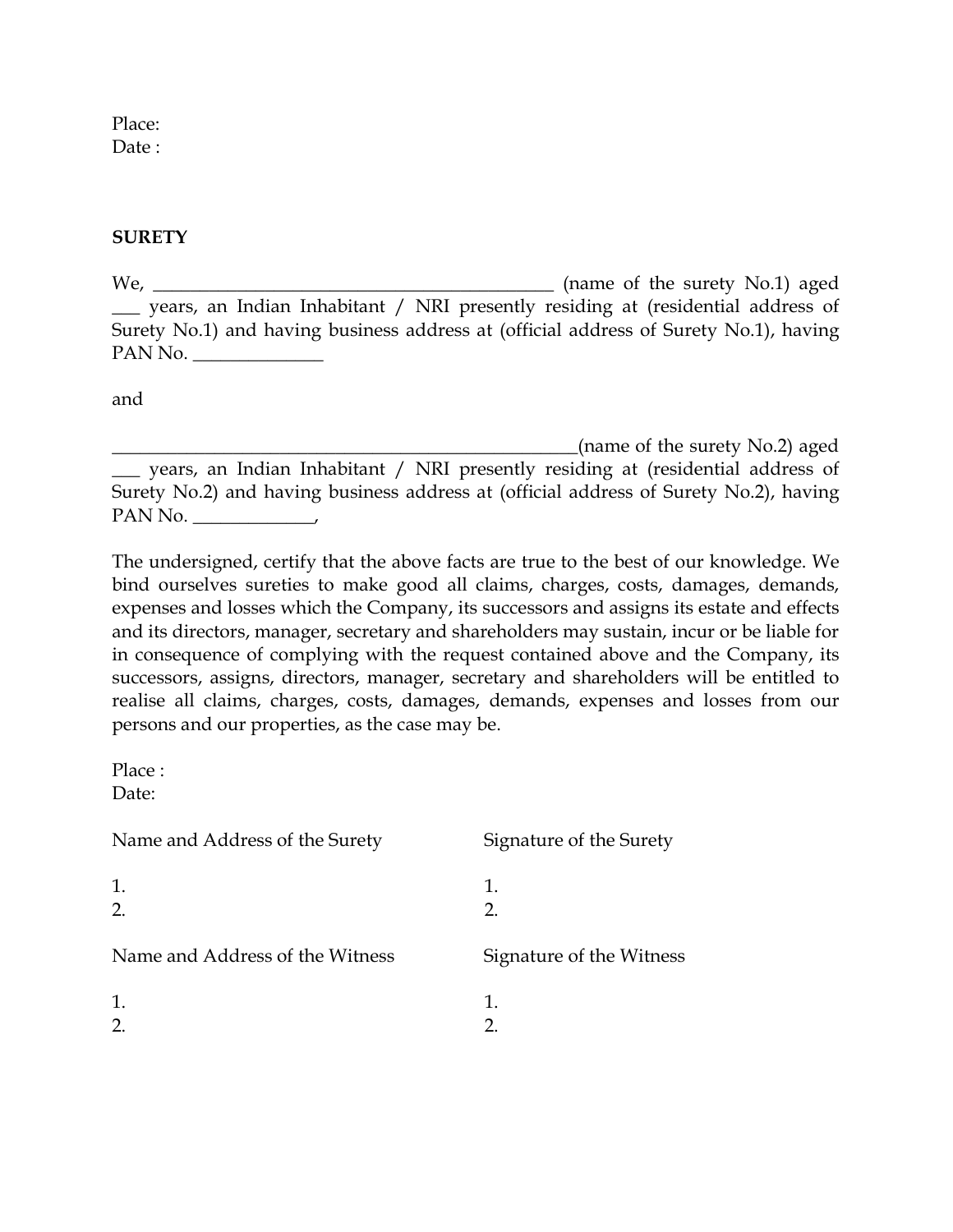#### NOTES:

- 1. Indemnity Bond should be on Non- Judicial stamp paper of Rs.200/-.
- 2. Please fill up the details as per the documents you are annexing. Please do not just type this format as it is.
- 3. It should be executed by the Applicant.
- 4. Maximum of only three legal heirs can apply for transmission.
- 5. Indemnity Bond should be witnessed by two persons.
- 6. Two sureties are required to be furnished
- 7. Witness and Surety have to be different individuals and not from the same family.
- 8. Each Surety has to attach attested copy of his PAN Card and Form 16 of the latest financial year and attested copy of his proof of identification viz. Ration Card, Election Card, Driving Licence, Passport, Electricity Bill, Telephone Bill, etc.
- 9. Indemnity Bond should be Notarised.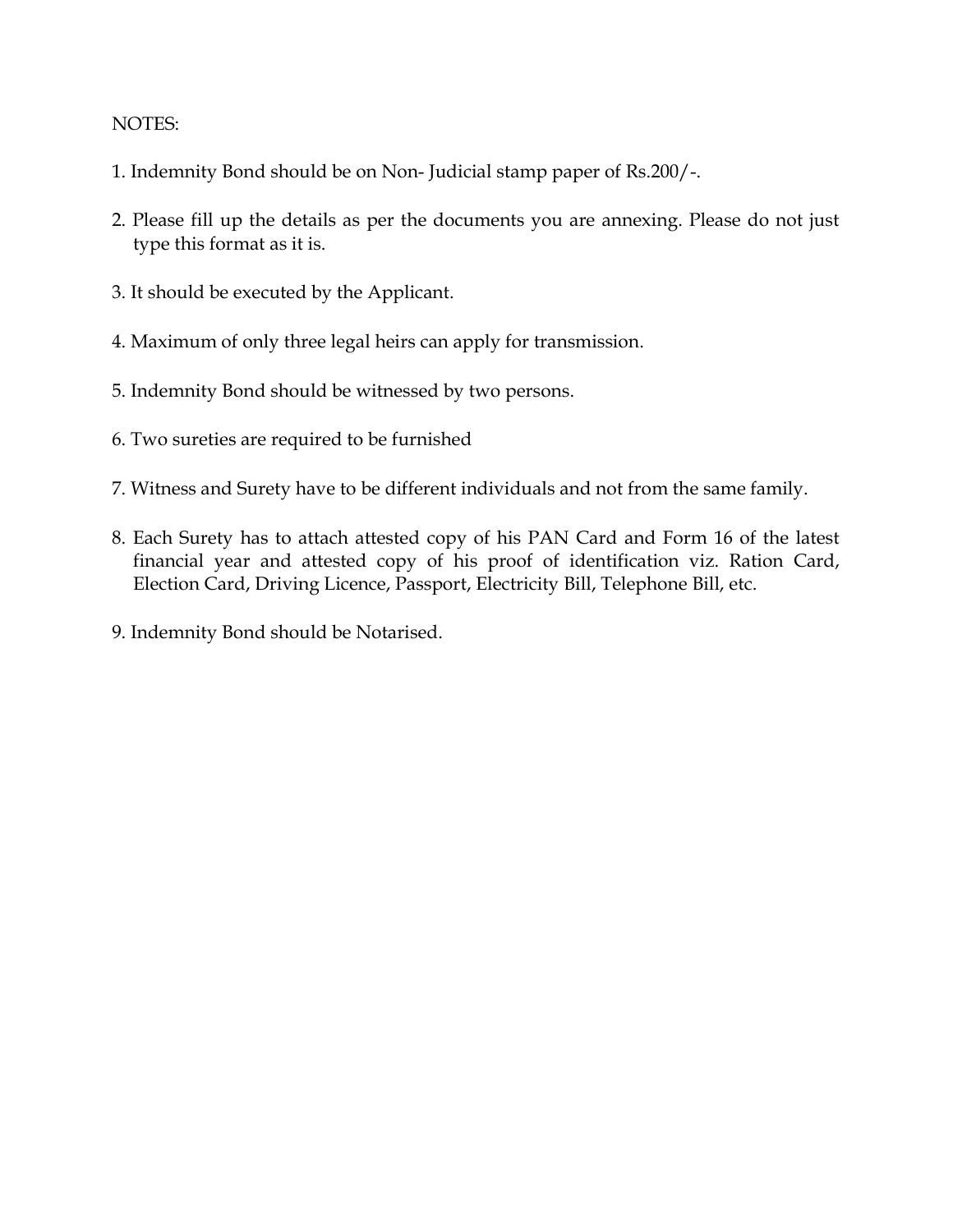# FORMAT OF AFFIDAVIT FOR TRANSMISSION OF SHARES WITHOUT PRODUCING PROBATE / SUCCESSION CERTIFICATE / LETTERS OF ADMINISTRATION

(Please type this Affidavit after carefully reading the notes mentioned below the format)

### AFFIDAVIT

I, \_\_\_\_\_\_\_\_\_\_\_\_\_\_\_\_\_\_\_\_\_\_\_\_\_\_\_\_\_\_\_\_\_\_\_\_\_\_\_\_\_\_\_\_\_, son/daughter/spouse of \_\_\_\_\_\_\_\_\_\_\_\_\_\_\_\_\_\_\_\_\_\_\_\_\_\_\_\_\_\_\_\_\_\_\_\_\_\_\_\_\_\_\_ aged \_\_\_, an Indian Inhabitant / NRI presently residing at \_\_\_\_\_\_\_\_\_\_\_\_\_\_\_, do hereby solemnly affirm and declare as under:

1.That Shri/Smt. (Name of the deceased), the deceased, was holding \_\_\_\_\_ equity shares in (the name of the company) covered under Folio No. \_\_\_\_\_\_\_ and Share Certificate No(s). \_\_\_\_\_\_\_\_\_, bearing Distinctive Nos. \_\_\_\_\_\_\_\_ to \_\_\_\_\_\_\_\_\_\_ of the face value of Rs.\_\_/- each.

Folio No. Certificate Nos. Distinctive Nos. Shares covered in each certificate

2.Shri./Smt. (name of the deceased) expired intestate on (date of death) at (place of death) leaving behind him/her the following legal heirs :

|                  | Sr. No. Name of the heir | Age | Relation with the deceased |
|------------------|--------------------------|-----|----------------------------|
|                  |                          |     |                            |
| $\overline{2}$ . |                          |     |                            |
| 3.               |                          |     |                            |

3.The abovementioned shares were separate and self acquired property of the deceased. According to the law of Intestate Succession applicable to him/her by which he/she was governed at the time of his/her death, the person(s) mentioned hereinabove is/are the only heir(s) of the deceased. They are entitled to inherit solely/jointly the aforesaid shares covered under Folio No. \_\_\_\_\_\_ held by the deceased.

4.That the Late Shri/Smt. (name of the deceased) has left no other heir than these in paragraph 2 above and the person(s) mentioned therein is/are only his/her legal heir(s).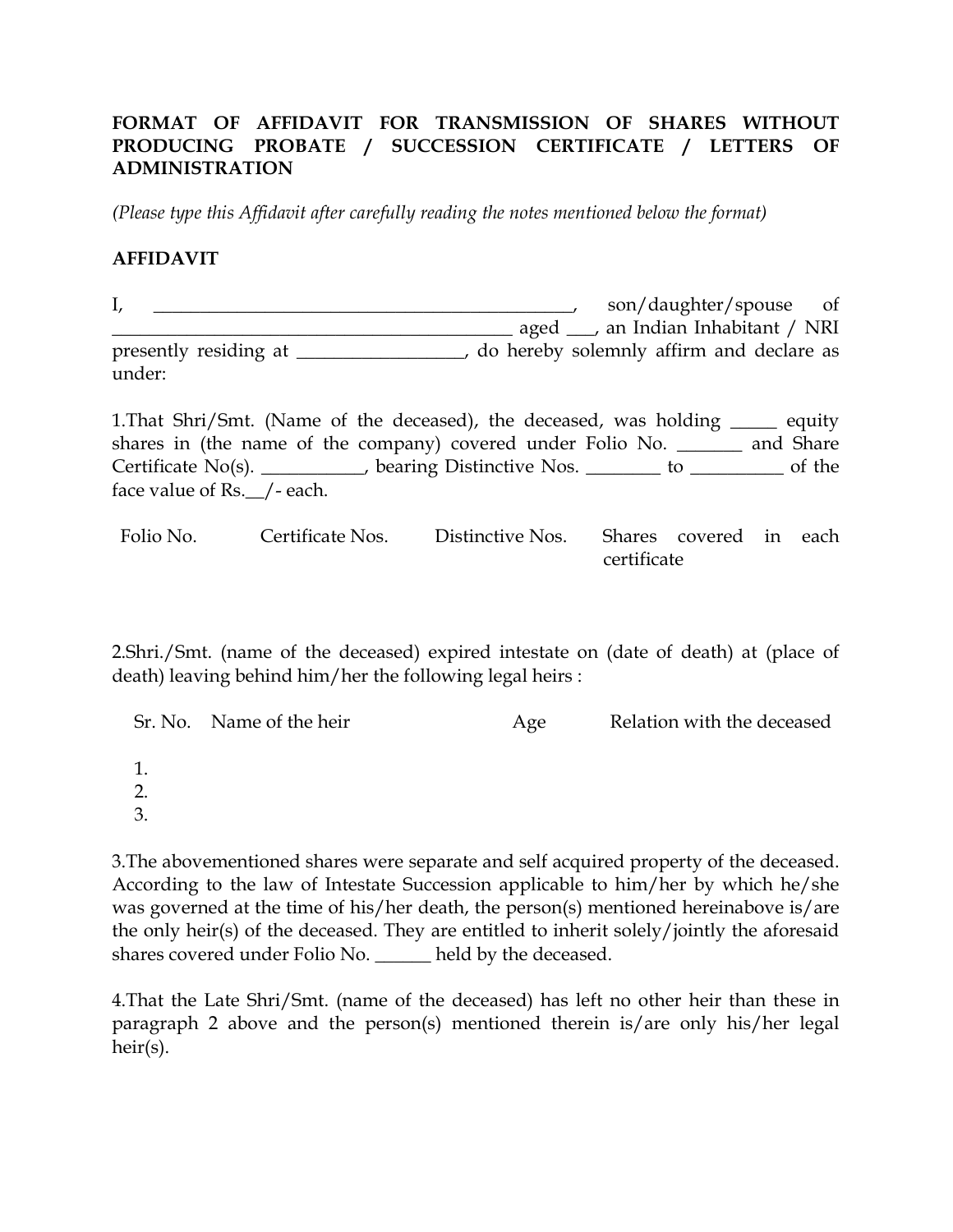5.I have already executed indemnity bond for transmitting the aforesaid shares held by the deceased in my name without production of Succession Certificate / Probate of Will / Letter of Administration ( LoA )

# OR

I have already, alongwith name of other applicant(s), executed indemnity bond for transmitting the aforesaid shares held by the deceased in our name without production of Succession Certificate / Probate of Will / Letter of Administration ( LoA ).

6.I therefore request the \_\_\_\_\_\_\_\_\_\_\_\_\_\_\_\_\_\_\_\_\_\_\_\_\_\_\_\_\_\_\_\_\_\_\_\_\_\_\_\_\_\_\_\_\_\_\_\_\_(Name of the Company) to transmit the above shares in my / our name.

I am executing this declaration to be submitted to the concerned authorities of the Company.

# VERIFICATION

I hereby state that whatever is stated herein above are true to the best of my knowledge. Solemnly affirmed at \_\_\_\_\_\_\_\_\_\_\_\_\_\_\_\_\_\_\_\_\_\_\_ )

On this \_\_\_\_ day of \_\_\_\_\_\_\_\_\_\_\_\_ 20\_\_\_ ) (Signature of the Applicant/s)

Deponent

Identified by me Before Me

Advocate S.E.O./ Oaths Commissioner/Notary

NOTES:

- 1. Affidavit should be on Non-judicial stamp paper of Rs.20/- and on Rs.100/-, if the applicant is resident of Maharshtra.
- 2. Please fill up the details as per the documents you are annexing. Please do not just type this format as it is.
- 3. It should be executed by the Applicant(s)
- 4. Maximum of only three legal heirs can apply for transmission.
- 5. Affidavit should be attested by Notary/S.E.O./ Oaths Commissioner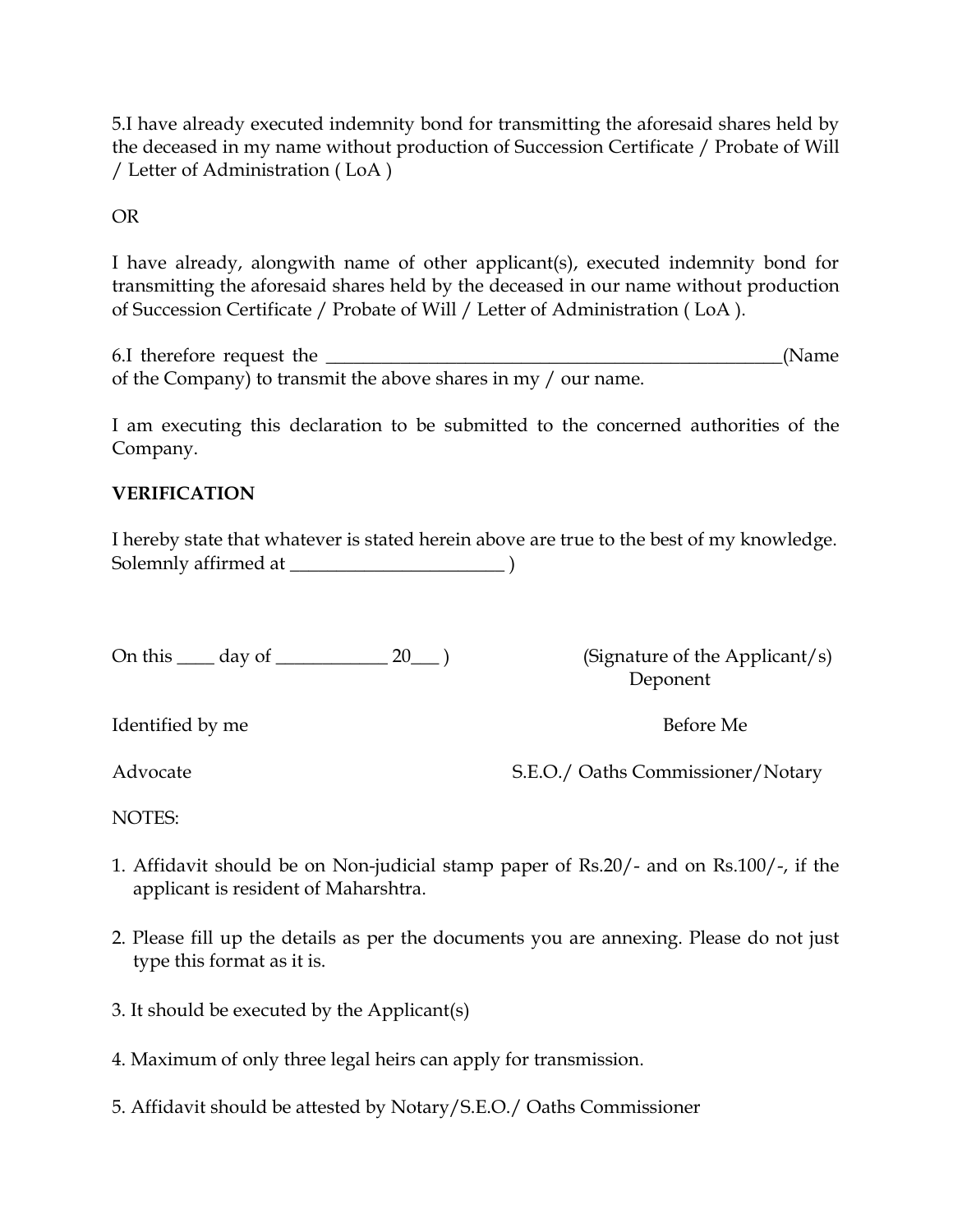# FORMAT OF NO OBJECTION CERTIFICATE FROM OTHER LEGAL HEIR(S) FOR TRANSMISSION OF SHARES IN THE NAME OF THE APPLICANT(S)

(This Declaration is to be executed on Non- Judicial Stamp Paper of Rs.20/- and should be duly attested either by S.E.O. or Oaths Commissioner or Notary. This Declaration has to be executed by each legal heir separately by providing identification proof)

## DECLARATION

I, \_\_\_\_\_\_\_\_\_\_\_\_\_\_\_\_\_\_\_\_\_\_\_\_\_\_\_\_\_\_\_\_\_\_\_\_\_\_\_\_\_\_\_\_\_\_\_, son/daughter/spouse of \_\_\_\_\_\_\_\_\_\_\_\_\_\_\_\_\_\_\_\_\_\_\_\_\_\_\_\_\_\_ aged \_\_\_, an Indian Inhabitant / NRI presently residing at \_\_\_\_\_\_\_\_\_\_\_\_\_\_\_\_\_\_\_\_\_\_\_\_\_\_\_\_\_\_\_\_\_\_\_\_\_\_\_\_\_\_\_\_\_\_\_\_\_\_\_\_\_\_\_\_\_\_\_\_, do hereby solemnly affirm and declare as under:

- 1. That \_\_\_\_\_\_\_\_\_\_\_\_\_\_\_\_\_\_\_\_\_\_\_\_\_\_\_, the deceased, was holding \_\_\_\_\_ shares in (the name of the company) covered under Folio No. \_\_\_\_\_\_\_ and Share Certificate No(s). \_\_\_\_\_\_\_\_\_\_\_, bearing Distinctive Nos. \_\_\_\_\_\_\_\_ to \_\_\_\_\_\_\_\_\_\_.
- 2. That (name of the shareholder), the deceased expired on \_\_\_\_\_\_\_\_\_.
- 3. That I am a legal heir of the said deceased. I am the (in what relation) of the deceased.
- 4. I do not desire to make any claim of title of the said securities held by the deceased. I hereby agree to renounce all my rights existing as well as they may accrue to me in future in respect of the aforesaid securities.
- 5. I declare that I have no objection whatsoever in transmitting the said securities in the name of the applicant, \_\_\_\_\_\_\_\_\_.

I am executing this declaration to be submitted to the concerned authorities of the Company.

I hereby state that whatever is stated herein above are true to the best of my knowledge.

Solemnly affirmed at \_\_\_\_\_\_\_\_\_\_\_\_\_ ) Photograph